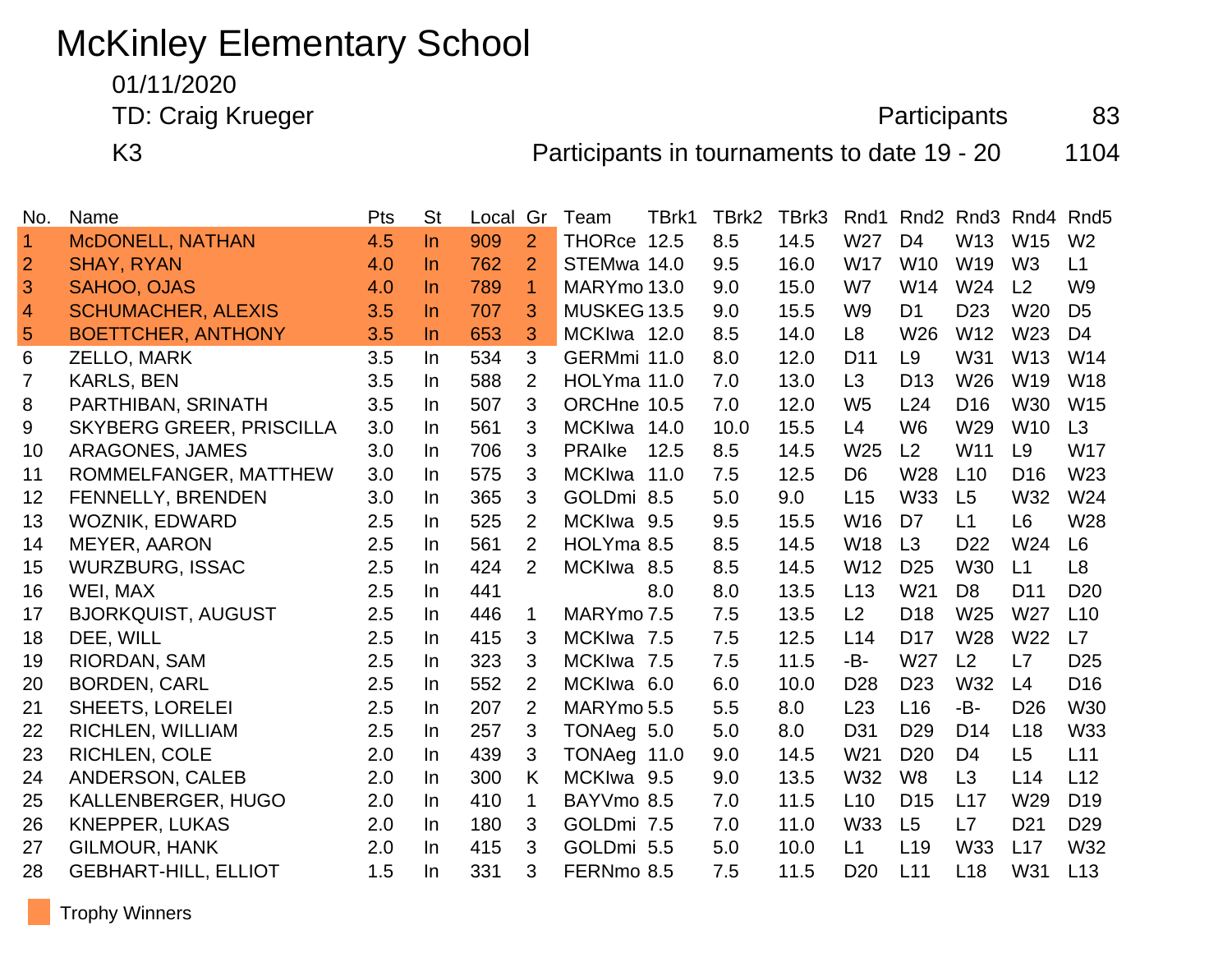| 29 | MACIEJEWSKI, MYLES    | $1.5$ In |      |     |   | 127 3 FERNmo 8.0 | 6.5 11.0 |      | D30 D22 L9  |     |                 | L25 | D <sub>26</sub> |
|----|-----------------------|----------|------|-----|---|------------------|----------|------|-------------|-----|-----------------|-----|-----------------|
|    | 30 PARTHIBAN, SRIJITH | $1.5$ In |      | 108 |   | K ORCHbe 7.0     | 6.0      | 10.5 | D29 W31 L15 |     |                 | L8  | L21             |
|    | 31 MEYER, ALYSSA      | $1.5$ In |      | 100 |   | HOLYma 5.5       | 5.5      | 9.0  | D22 L30     |     | L6              | L28 | -B-             |
|    | 32 FINLEY, ELLIOT     | 1 N      | - In | 100 | 2 | FERNmo 6.5       | 6.5      | 9.5  | L24         | -B- | L20             | L12 | L <sub>27</sub> |
|    | 33 NELSON III, DAVID  | 1 N      | - In |     |   | 100 2 FERNmo 6.5 | 6.5      | 9.5  | L26         | L12 | L <sub>27</sub> | -B- | L22             |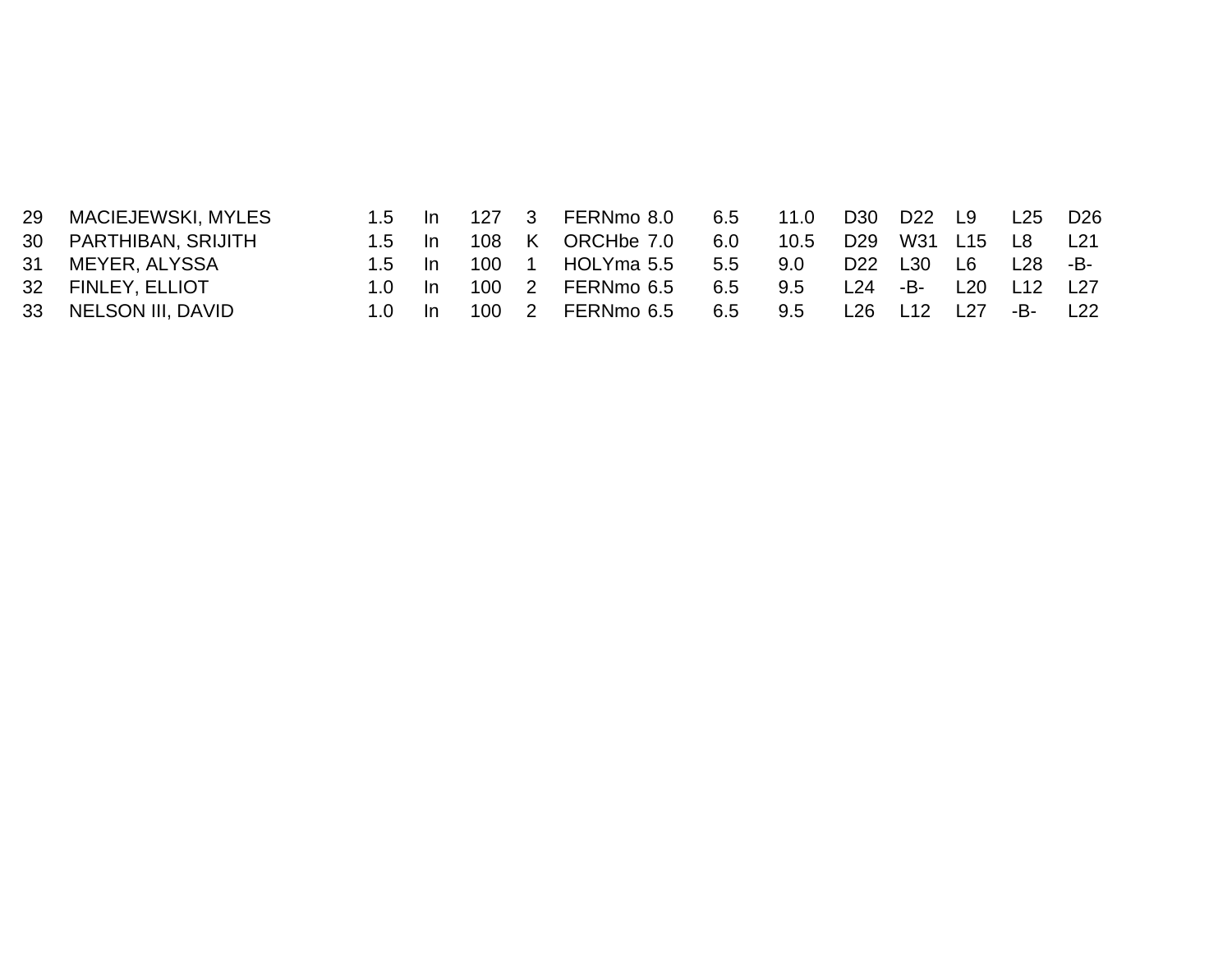#### K6 Individual Standings

| No.            | Name                       | <b>Pts</b> | <b>St</b> | Local | Gr             | Team        | TBrk1 | TBrk2 | TBrk3 | Rnd1            | Rnd <sub>2</sub> | Rnd <sub>3</sub> | Rnd4            | Rnd <sub>5</sub> |
|----------------|----------------------------|------------|-----------|-------|----------------|-------------|-------|-------|-------|-----------------|------------------|------------------|-----------------|------------------|
| $\overline{1}$ | <b>WESLEY, HAYDEN</b>      | 4.5        | $\ln$     | 1216  | 6              | GOLDmi 13.0 |       | 9.0   | 15.0  | W <sub>8</sub>  | <b>W17</b>       | W18              | W <sub>4</sub>  | D <sub>2</sub>   |
| $\overline{2}$ | <b>BRUNOW, ZACH</b>        | 4.0        | $\ln$     | 1123  | 6              | WHITwa 15.0 |       | 10.5  | 17.0  | W10             | W <sub>3</sub>   | D <sub>6</sub>   | W16             | D <sub>1</sub>   |
| 3              | <b>SURYAVANSHI, RISHI</b>  | 4.0        | In        | 881   | 6              | MUSKEG 12.0 |       | 8.0   | 14.0  | W <sub>15</sub> | L <sub>2</sub>   | W26              | W <sub>20</sub> | W <sub>8</sub>   |
| $\overline{4}$ | <b>RIVA, ANTHONY</b>       | 4.0        | In        | 1131  | $\overline{4}$ | MUSKEG 12.0 |       | 7.5   | 14.0  | W21             | W <sub>16</sub>  | W7               | L1              | W <sub>9</sub>   |
| 5              | <b>KUHN, MAX</b>           | 4.0        | In        | 1154  | 6              | WHITwa 10.5 |       | 7.5   | 12.5  | L16             | W11              | W <sub>20</sub>  | W7              | W <sub>10</sub>  |
| 6              | <b>SHAIK, RAYHAN</b>       | 3.5        | In        | 1051  | 3              | ELMWbe 11.5 |       | 7.5   | 13.5  | W14             | L7               | D <sub>2</sub>   | W18             | <b>W17</b>       |
| $\overline{7}$ | <b>ROBINSON, XAVIER</b>    | 3.0        | In.       | 759   | 6              | GOLDmi 13.5 |       | 9.5   | 13.5  | -B-             | W <sub>6</sub>   | L4               | L5              | W18              |
| 8              | <b>SHAY, CONNOR</b>        | 3.0        | In        | 813   | 4              | STEMwa 13.5 |       | 9.0   | 14.5  | L1              | W19              | W27              | W12             | L3               |
| 9              | <b>BRUNOW, MARISSA</b>     | 3.0        | In.       | 805   | 4              | MCKIwa 13.0 |       | 9.0   | 15.0  | L17             | W13              | W12              | W11             | L4               |
| 10             | HANSON, SAWYER             | 3.0        | In.       | 779   | 4              | MCKIwa 12.0 |       | 8.0   | 13.0  | L <sub>2</sub>  | W27              | W22              | W <sub>19</sub> | L5               |
| 11             | <b>SCHUMACHER, LUCAS</b>   | 3.0        | In        | 770   | 5              | MUSKEG 11.0 |       | 7.0   | 13.0  | W23             | L <sub>5</sub>   | W17              | L <sub>9</sub>  | W16              |
| 12             | ROMMELFANGER, HENRY        | 3.0        | In        | 741   | 6              | WHITwa 10.5 |       | 7.5   | 12.5  | W22             | W15              | L9               | L8              | W21              |
| 13             | <b>BALA, VARNIKA</b>       | 3.0        | In.       | 704   | 4              | GLENso 9.5  |       | 6.5   | 10.0  | D <sub>24</sub> | L9               | W29              | D <sub>15</sub> | W <sub>20</sub>  |
| 14             | LISBERG, MARINA            | 3.0        | In.       | 659   | 4              | MARYmo 9.5  |       | 6.0   | 10.5  | L <sub>6</sub>  | L <sub>18</sub>  | W28              | W23             | W19              |
| 15             | <b>SHEETS, ADELINE</b>     | 2.5        | In        | 957   | 5              | MARYmo 8.0  |       | 8.0   | 12.0  | L3              | L12              | W30              | D <sub>13</sub> | W22              |
| 16             | WEI, NEO                   | 2.0        | In        | 793   | 4              | NORTHs 13.0 |       | 11.0  | 17.0  | W <sub>5</sub>  | L4               | W23              | L2              | L11              |
| 17             | RIORDAN, HENRY             | 2.0        | In        | 914   | 6              | WHITwa 10.5 |       | 9.5   | 15.0  | W <sub>9</sub>  | L1               | L11              | W27             | L <sub>6</sub>   |
| 18             | BOETTCHER, JAMESON         | 2.0        | In.       | 524   | 6              | WHITwa 10.0 |       | 9.0   | 14.5  | W28             | W14              | L1               | L <sub>6</sub>  | L7               |
| 19             | <b>ROBITAILLE, ETIENNE</b> | 2.0        | In.       | 547   | 6              | GOLDmi 10.0 |       | 8.0   | 13.0  | W25             | L8               | W24              | L10             | L14              |
| 20             | <b>BROWN, FRANKIE</b>      | 2.0        | In        | 537   | 4              | MCKIwa 9.5  |       | 9.0   | 13.5  | W29             | W <sub>21</sub>  | L <sub>5</sub>   | L3              | L13              |
| 21             | PEREZ, VICTORIO            | 2.0        | In        | 701   | 5              | FERNmo 9.5  |       | 7.5   | 13.5  | L4              | L20              | W25              | W26             | L12              |
| 22             | ZELLO, DANIEL              | 2.0        | In        | 526   | 6              | GERMmi 9.5  |       | 7.5   | 12.5  | L12             | W25              | L10              | W24             | L15              |
| 23             | HOLZEN, XAVIER             | 2.0        | In.       | 415   | 4              | MCKIwa 6.5  |       | 6.0   | 9.5   | L11             | W28              | L16              | L14             | W29              |
| 24             | <b>DESPLAINES, CHARLIE</b> | 2.0        | In.       | 820   | 5              | MCKIwa 5.0  |       | 5.0   | 8.0   | D <sub>13</sub> | -H-              | L <sub>19</sub>  | L22             | W27              |
| 25             | <b>SCHROEDER, OWEN</b>     | 2.0        | In.       | 309   | 4              | MCKIwa 4.5  |       | 4.5   | 6.5   | L <sub>19</sub> | L22              | L21              | W29             | <b>W30</b>       |
| 26             | <b>HEWITT, GRAHAM</b>      | 2.0        | In        | 482   | 4              | MCKIwa      | 3.0   | 3.0   | 7.0   | -U-             | W30              | L3               | L21             | W28              |
| 27             | <b>KOSTIC, IAN</b>         | 1.0        | In.       | 467   | $\overline{4}$ | GOLDmi 7.0  |       | 7.0   | 10.0  | <b>W30</b>      | L10              | L <sub>8</sub>   | L17             | L24              |
| 28             | <b>NELSON, REID</b>        | 1.0        | In        | 177   | 4              | MUSKEG 6.5  |       | 6.5   | 9.5   | L18             | L23              | L14              | W30             | L26              |
| 29             | FENNELLY, ANNA             | 1.0        | In.       | 100   | 5              | GOLDmi 6.0  |       | 6.0   | 9.0   | L20             | -B-              | L13              | L25             | L23              |
| 30             | <b>MCDONALD, NATALIE</b>   | 0.0        | In        | 100   |                | MONTcr 6.5  |       | 5.5   | 9.0   | L27             | L26              | L15              | L28             | L25              |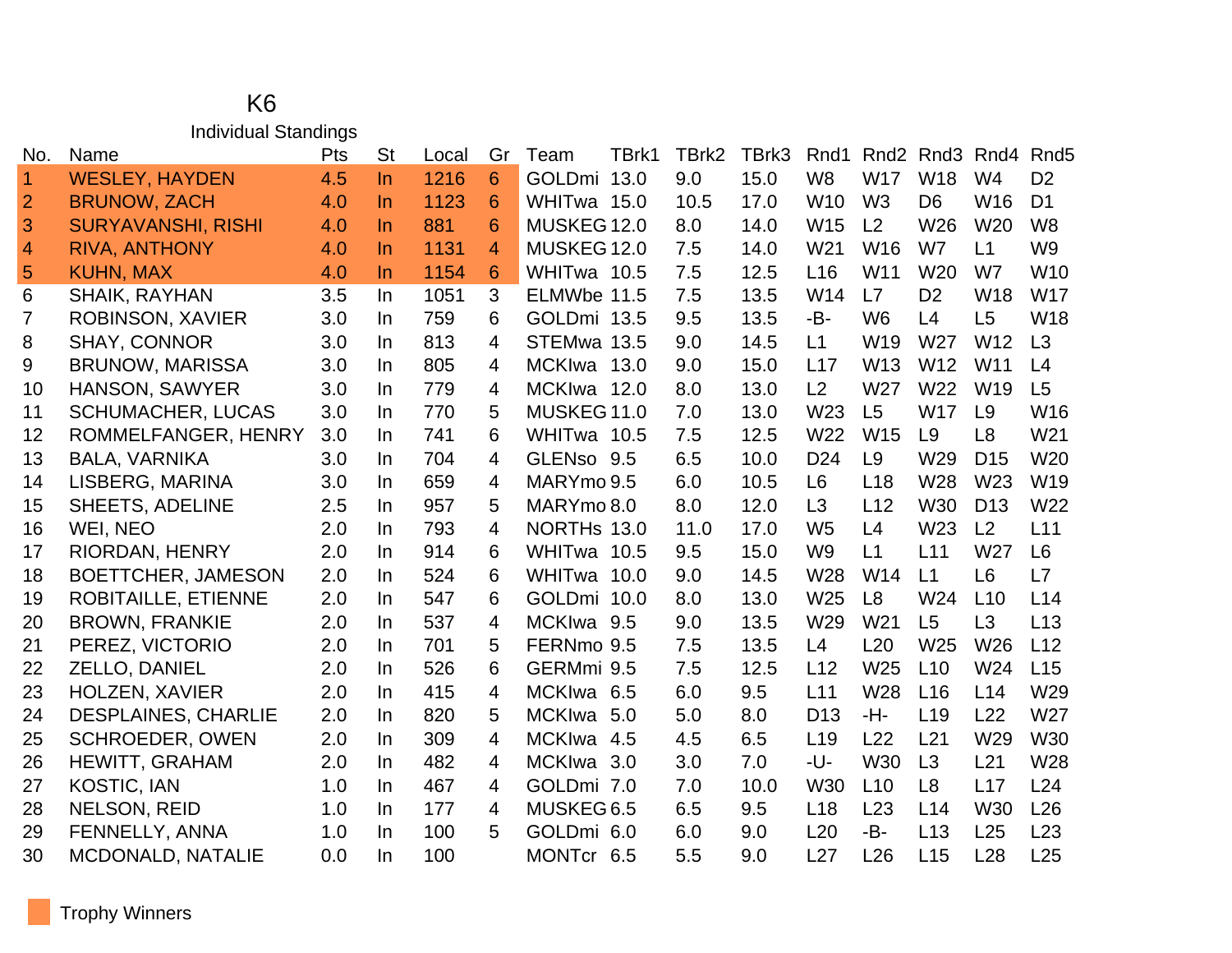|                 | K <sub>12</sub>         |            |     |       |                |             |       |       |       |                |                 |                |                                                                     |                |
|-----------------|-------------------------|------------|-----|-------|----------------|-------------|-------|-------|-------|----------------|-----------------|----------------|---------------------------------------------------------------------|----------------|
|                 | Individual Standings    |            |     |       |                |             |       |       |       |                |                 |                |                                                                     |                |
| No.             | Name                    | <b>Pts</b> | St  | Local | Gr             | Team        | TBrk1 | TBrk2 | TBrk3 | Rnd1           |                 |                | Rnd <sub>2</sub> Rnd <sub>3</sub> Rnd <sub>4</sub> Rnd <sub>5</sub> |                |
| $\vert$ 1       | <b>ENBRING, ELLIOT</b>  | 4.0        | In. | 859   | 6              | WHITwa 13.0 |       | 9.0   | 13.0  | W7             | L4              | W10            | W <sub>2</sub>                                                      | W <sub>3</sub> |
| $\overline{2}$  | <b>KREUSER, JOSHUA</b>  | 4.0        | In. | 899   | $\overline{7}$ | MUSKEG 11.0 |       | 7.0   | 12.0  | W <sub>6</sub> | W <sub>5</sub>  | W7             | L1                                                                  | W <sub>8</sub> |
| $\mathbf{3}$    | <b>NEUMAN, LUKE</b>     | 4.0        | In. | 841   | $\overline{7}$ | MUSKEG 11.0 |       | 7.0   | 11.0  | <b>W10</b>     | W7              | W <sub>6</sub> | W <sub>5</sub>                                                      | L1             |
| $\overline{4}$  | <b>ARNOLD, STEVEN</b>   | 4.0        | In. | 1014  | 9              | MUSKEG 9.0  |       | 5.0   | 9.0   | L5             | W <sub>1</sub>  | W9             | W8                                                                  | <b>W10</b>     |
| $5\overline{)}$ | <b>COUTURE, GUSTAVO</b> | 3.0        | In. | 874   | 7.             | FERNmo 13.0 |       | 9.0   | 14.0  | W4             | L <sub>2</sub>  | W8             | L <sub>3</sub>                                                      | W <sub>9</sub> |
| 6               | JETZER, ETHAN           | 3.0        | In. | 1008  | 8              | FERNmo 10.0 |       | 6.0   | 10.0  | L2             | W <sub>8</sub>  | L3             | W <sub>10</sub>                                                     | W7             |
| $\overline{7}$  | PERKINS, BENJAMIN       | 1.0        | In. | 357   | 7              | WHITwa 12.0 |       | 11.0  | 16.0  | L1             | L <sub>3</sub>  | L <sub>2</sub> | W9                                                                  | L <sub>6</sub> |
| 8               | LECKMAN, AARON          | 1.0        | In. | 548   | 8              | WHITwa 11.0 |       | 10.0  | 15.0  | W <sub>9</sub> | L <sub>6</sub>  | L <sub>5</sub> | L4                                                                  | L <sub>2</sub> |
| 9               | <b>MYLOTT, THATCHER</b> | 1.0        | In. | 267   | 7              | GOLDmi 5.0  |       | 5.0   | 9.0   | L <sub>8</sub> | W <sub>10</sub> | L4             | L7                                                                  | L <sub>5</sub> |
| 10              | <b>BOVI, ELLIOT</b>     | 0.0        | In. | 100   |                | WHITwa      | 12.0  | 11.0  | 16.0  | L3             | L <sub>9</sub>  | L1             | L6                                                                  | L4             |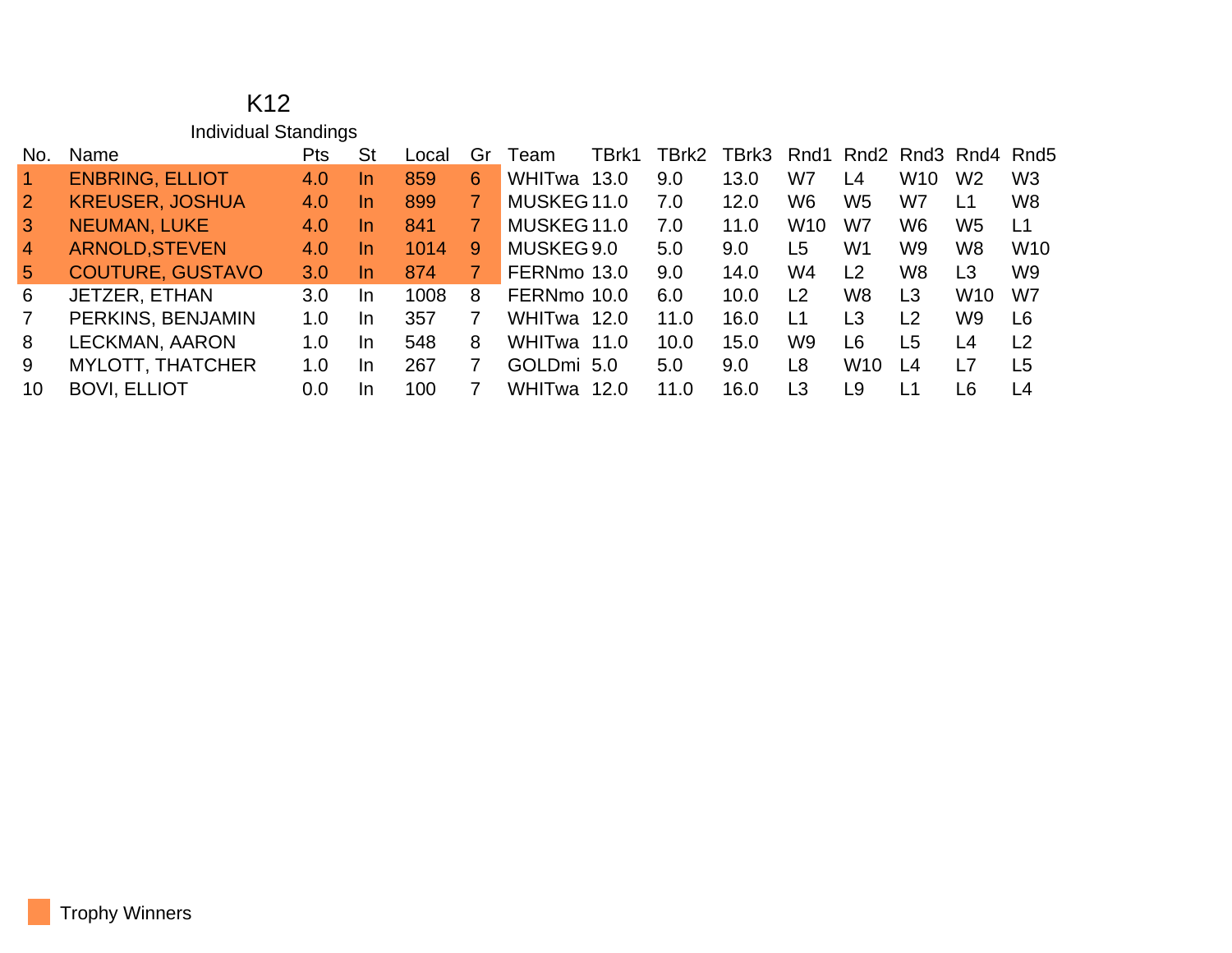## USCF Open.CSV

Individual Standings

| No.            | Name                    | Pts | <b>St</b> | Local | Gr | Team               | TBrk1 | TBrk2 | TBrk3 |                |                 |                 |                 | Rnd1 Rnd2 Rnd3 Rnd4 Rnd5 |
|----------------|-------------------------|-----|-----------|-------|----|--------------------|-------|-------|-------|----------------|-----------------|-----------------|-----------------|--------------------------|
|                | <b>MORALES, RAFAEL</b>  | 5.0 | <u>In</u> | 1474  | 8  | UNIT <sub>mi</sub> | 12.0  | 14.0  | 15.0  | W <sub>8</sub> | W <sub>3</sub>  | W4              | W <sub>2</sub>  | W7                       |
| $\overline{2}$ | <b>LIANG, HARRISON</b>  | 4.0 | <u>In</u> | 1226  | 8  | WHITwa             | 13.0  | 15.0  | 13.0  | W <sub>5</sub> | W4              | W6              | $\overline{11}$ | W <sub>3</sub>           |
| 3              | <b>HUGHES, MICHAEL</b>  | 3.0 | In.       | 730   | 6  | WHITwa             | 13.0  | 13.0  | 10.0  | W <sub>9</sub> | L1              | W <sub>10</sub> | W <sub>5</sub>  | L <sub>2</sub>           |
| 4              | FLINT, KATE             | 3.0 | -In       | 955   | 6  | WHITwa             | 13.0  | 13.0  | 8.0   | <b>W10</b>     | L <sub>2</sub>  | L1              | W <sub>6</sub>  | W <sub>5</sub>           |
| 5.             | PUCHNER, ANTHONY        | 2.0 | -In       | 772   | 8  | WHITwa             | 10.0  | 14.0  | 7.0   | $\overline{2}$ | W <sub>9</sub>  | W7              | L <sub>3</sub>  | L <sub>4</sub>           |
| 6              | <b>WILLIAMS, JOSHUA</b> | 2.0 | -In       | 776   |    | WHITwa 9.0         |       | 13.0  | 9.0   | W7             | W <sub>8</sub>  | L <sub>2</sub>  | L <sub>4</sub>  | L9                       |
| 7              | <b>SANDERS, JACK</b>    | 2.0 | -In       | 894   | 6  | WHITwa             | -6.0  | 11.0  | 6.0   | L6             | W <sub>10</sub> | L5              | W <sub>8</sub>  | L <sub>1</sub>           |
| 8              | <b>KHARE, VISHISHT</b>  | 2.0 | -In       | 661   | 8  | WHITwa             | -6.0  | 11.0  | 4.0   | L1             | L6              | W9              | L7              | W <sub>10</sub>          |
| 9              | <b>CORONADO, ALEXIS</b> | 2.0 | -In       | 805   |    | UNITmi             | 6.0   | 9.0   | 3.0   | L <sub>3</sub> | L <sub>5</sub>  | L8              | W <sub>10</sub> | W <sub>6</sub>           |
| 10             | PIZUR, RYAN             | 0.0 | -In       | 204   |    | WHITwa             | .9.O  | 12.0  | 0.0   | L4             | L7              | L3              | L9              | L8                       |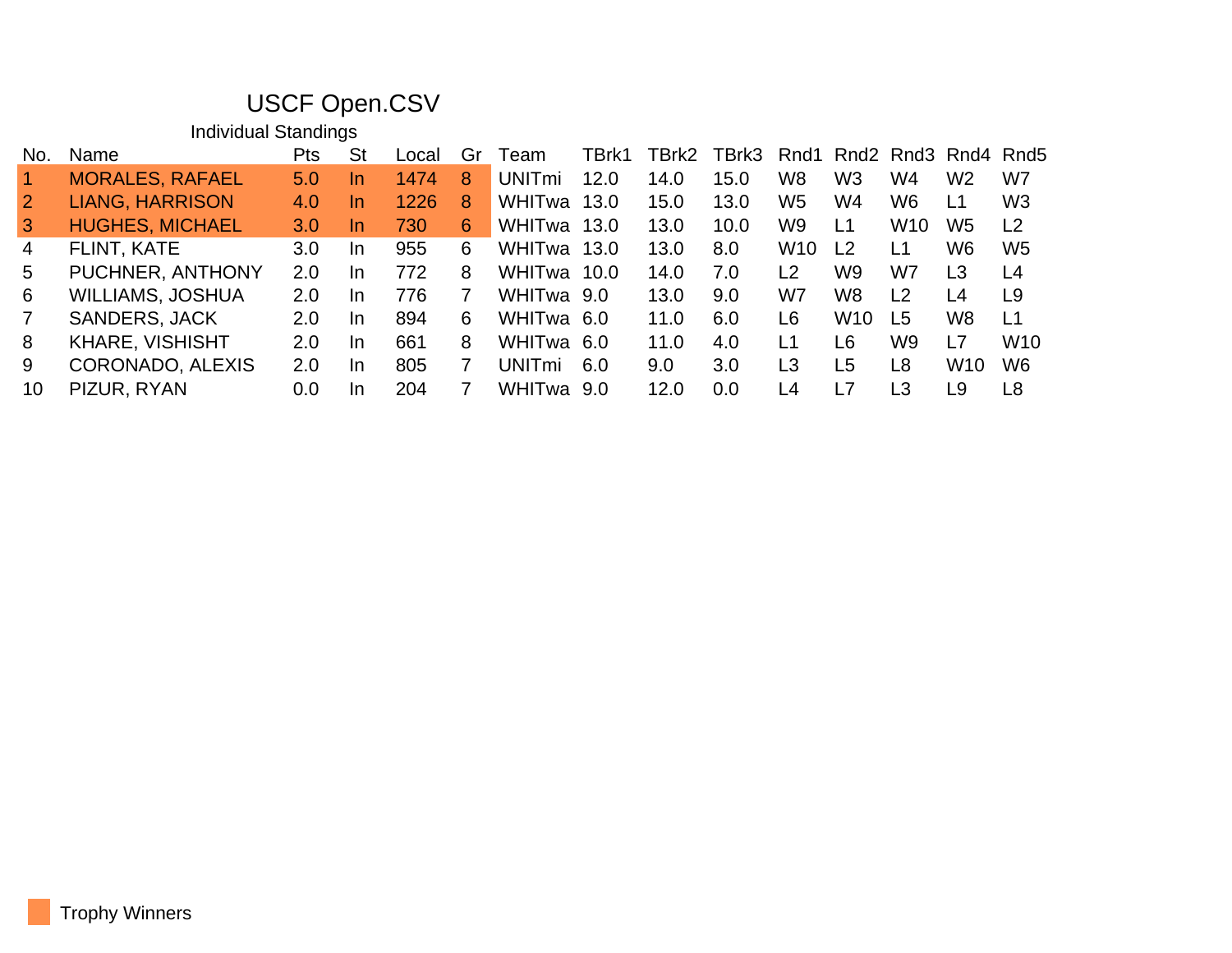# K3

|  | <b>Team Standings</b> |
|--|-----------------------|
|--|-----------------------|

| Plc             | Name (Players: Top 4 used)                                          | Score | Med  | Solk | SBx2 | Cum  |
|-----------------|---------------------------------------------------------------------|-------|------|------|------|------|
| $\overline{1}$  | MCKINLEY ELEMENTARY, WAUWATOSA, (9)<br>BOETTCHER, ANTHONY (3.5,653) | 12.0  | 35.5 | 57.5 | 58.0 | 35.0 |
|                 | SKYBERG GREER, PRISCILLA (3.0,561)                                  |       |      |      |      |      |
|                 | ROMMELFANGER, MATTHEW (3.0,575)                                     |       |      |      |      |      |
| $\overline{2}$  | WOZNIK, EDWARD (2.5,525)<br>Maryland Ave Montesori School, (3)      | 9.0   | 22.0 | 36.5 | 37.5 | 24.0 |
|                 | SAHOO, OJAS (4.0,789)                                               |       |      |      |      |      |
|                 | BJORKQUIST, AUGUST (2.5,446)                                        |       |      |      |      |      |
|                 | SHEETS, LORELEI (2.5,207)                                           |       |      |      |      |      |
| $\overline{3}$  | HOLYLAND CATHOLIC, MALONE (3)                                       | 7.5   | 21.0 | 36.5 | 29.5 | 19.0 |
|                 | KARLS, BEN (3.5,588)<br><b>MEYER, AARON (2.5,561)</b>               |       |      |      |      |      |
|                 | MEYER, ALYSSA (1.5,100)                                             |       |      |      |      |      |
| 4               | GOLDA MEIR ELEMENTARY SCHOOL, M (3)                                 | 7.0   | 17.0 | 30.0 | 12.5 | 17.5 |
|                 | FENNELLY, BRENDEN (3.0,365)                                         |       |      |      |      |      |
|                 | KNEPPER, LUKAS (2.0,180)                                            |       |      |      |      |      |
| $5\phantom{.0}$ | <b>GILMOUR, HANK (2.0,415)</b><br>FERNWOOD MONTESORI, Milwaukee (4) | 5.0   | 27.0 | 41.5 | 10.5 | 13.5 |
|                 | GEBHART-HILL, ELLIOT (1.5,331)                                      |       |      |      |      |      |
|                 | MACIEJEWSKI, MYLES (1.5,127)                                        |       |      |      |      |      |
|                 | <b>FINLEY, ELLIOT (1.0,100)</b>                                     |       |      |      |      |      |
|                 | NELSON III, DAVID (1.0,100)                                         |       |      |      |      |      |
| 6               | Tonawanda Elementary School, El (2)                                 | 4.5   | 14.0 | 22.5 | 16.0 | 15.5 |
|                 | RICHLEN, WILLIAM (2.5,257)<br>RICHLEN, COLE (2.0,439)               |       |      |      |      |      |
|                 |                                                                     |       |      |      |      |      |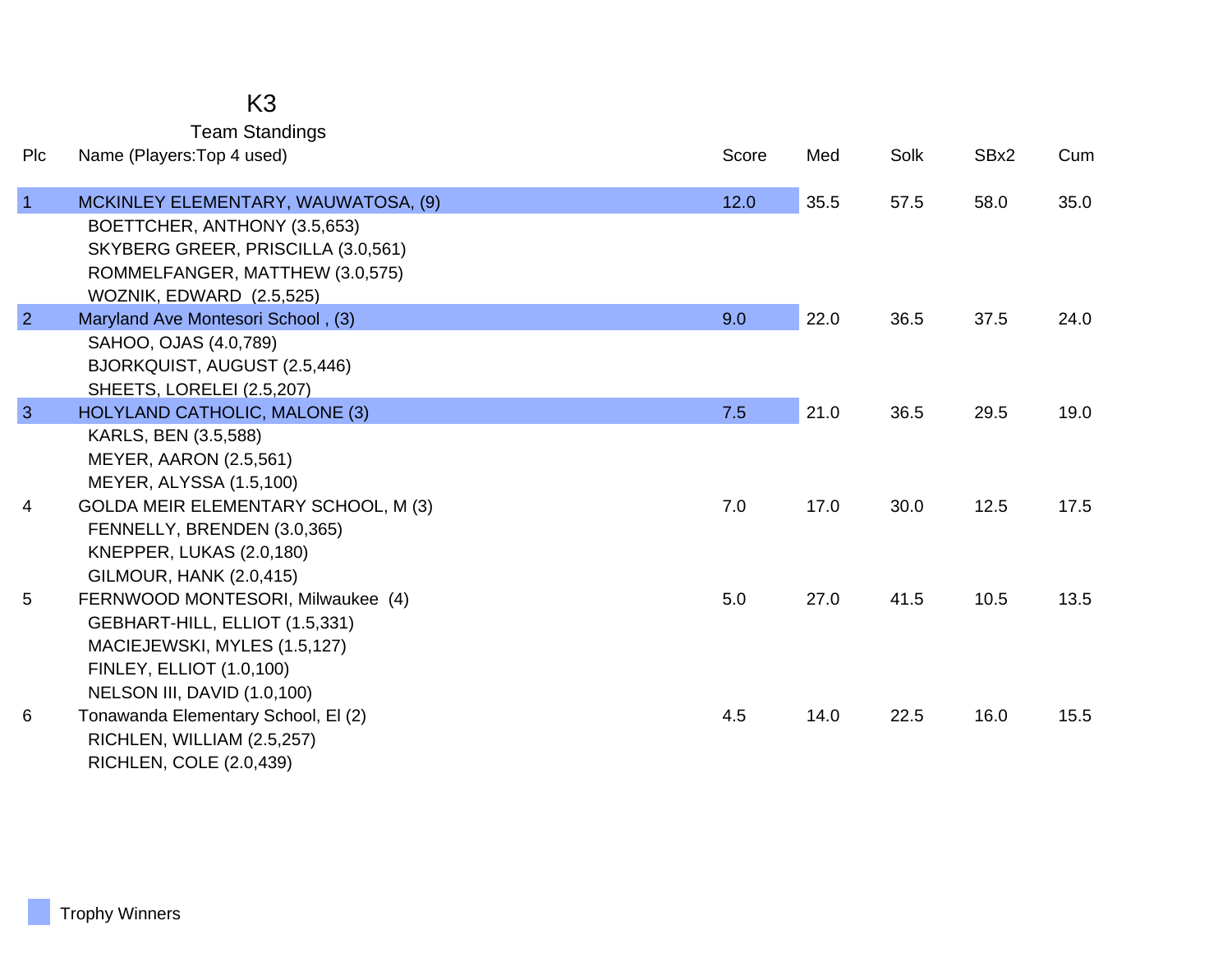|                | <b>Team Standings</b>                                          |       |      |      |      |      |
|----------------|----------------------------------------------------------------|-------|------|------|------|------|
| Plc            | Name (Players: Top 4 used)                                     | Score | Med  | Solk | SBx2 | Cum  |
| $\overline{1}$ |                                                                | 13.0  |      | 57.0 | 68.0 | 40.0 |
|                | Whitman Middle School, Wauwato (5)                             |       | 35.0 |      |      |      |
|                | BRUNOW, ZACH (4.0,1123)<br>KUHN, MAX (4.0,1154)                |       |      |      |      |      |
|                | ROMMELFANGER, HENRY (3.0,741)                                  |       |      |      |      |      |
|                |                                                                |       |      |      |      |      |
| $\overline{2}$ | RIORDAN, HENRY (2.0,914)<br>MUSKEGO SCHOLASTIC CHESS CLUB, (4) | 12.0  | 29.0 | 50.5 | 51.0 | 35.0 |
|                | SURYAVANSHI, RISHI (4.0,881)                                   |       |      |      |      |      |
|                | RIVA, ANTHONY (4.0,1131)                                       |       |      |      |      |      |
|                | SCHUMACHER, LUCAS (3.0,770)                                    |       |      |      |      |      |
|                | <b>NELSON, REID (1.0,177)</b>                                  |       |      |      |      |      |
| 3              | <b>GOLDA MEIR ELEMENTARY SCHOOL, M (5)</b>                     | 10.5  | 33.5 | 51.5 | 45.0 | 36.5 |
|                | <b>WESLEY, HAYDEN (4.5,1216)</b>                               |       |      |      |      |      |
|                | ROBINSON, XAVIER (3.0,759)                                     |       |      |      |      |      |
|                | ROBITAILLE, ETIENNE (2.0,547)                                  |       |      |      |      |      |
|                | KOSTIC, IAN (1.0,467)                                          |       |      |      |      |      |
| 4              | MCKINLEY ELEMENTARY, WAUWATOSA, (7)                            | 10.0  | 32.0 | 51.0 | 36.0 | 32.0 |
|                | BRUNOW, MARISSA (3.0,805)                                      |       |      |      |      |      |
|                | HANSON, SAWYER (3.0,779)                                       |       |      |      |      |      |
|                | BROWN, FRANKIE (2.0,537)                                       |       |      |      |      |      |
|                | HOLZEN, XAVIER (2.0,415)                                       |       |      |      |      |      |
| 5              | Maryland Ave Montesori School, (2)                             | 5.5   | 14.0 | 22.5 | 17.0 | 11.0 |
|                | LISBERG, MARINA (3.0,659)                                      |       |      |      |      |      |
|                | SHEETS, ADELINE (2.5,957)                                      |       |      |      |      |      |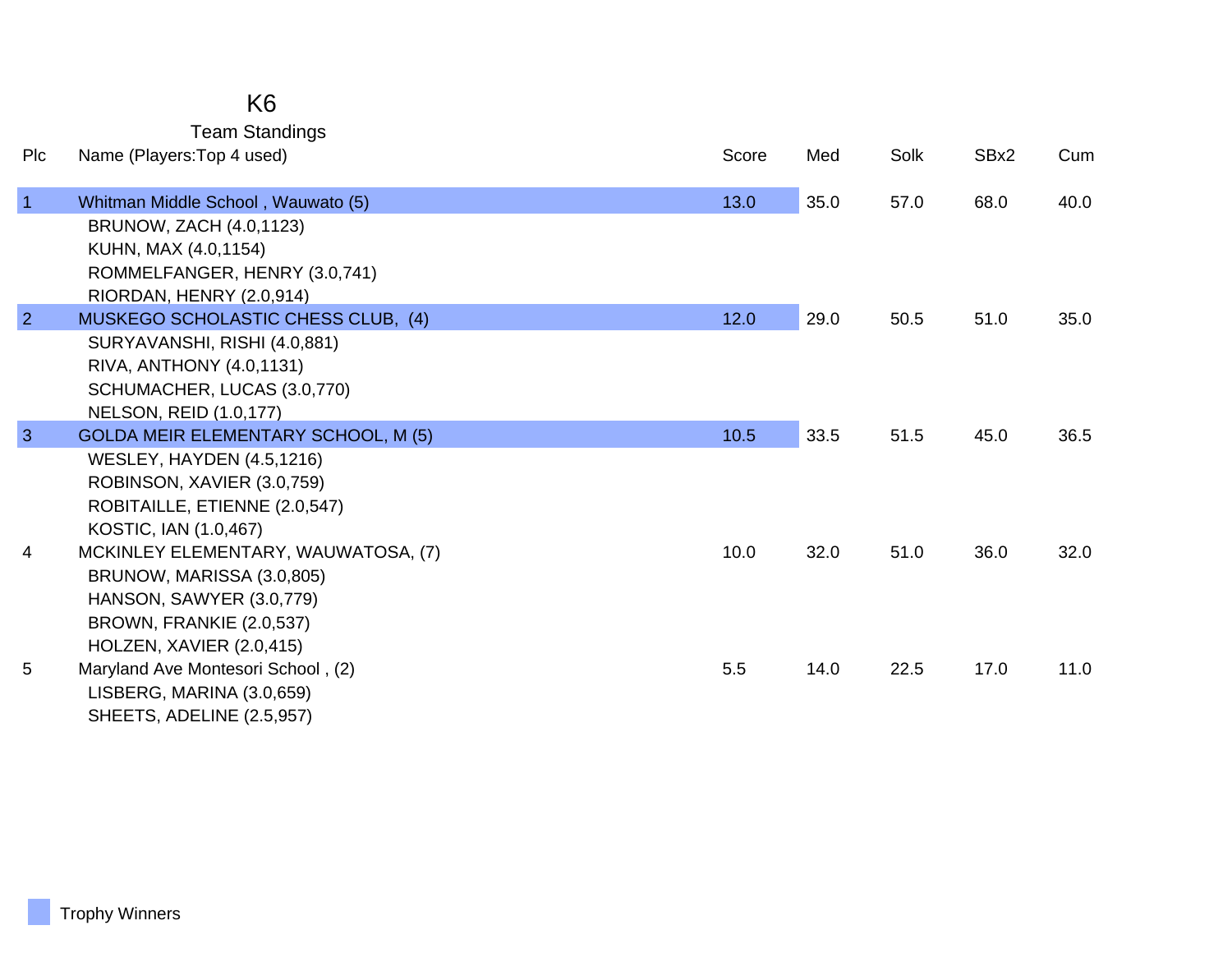### K12

Team Standings

| Plc            | Name (Players: Top 4 used)         | Score | Med  | Solk | SBx2 | Cum  |
|----------------|------------------------------------|-------|------|------|------|------|
|                |                                    |       |      |      |      |      |
| $\overline{1}$ | MUSKEGO SCHOLASTIC CHESS CLUB, (3) | 12.0  | 19.0 | 32.0 | 42.0 | 37.0 |
|                | KREUSER, JOSHUA (4.0,899)          |       |      |      |      |      |
|                | <b>NEUMAN, LUKE (4.0,841)</b>      |       |      |      |      |      |
|                | ARNOLD, STEVEN (4.0, 1014)         |       |      |      |      |      |
| $\overline{2}$ | Whitman Middle School, Wauwato (4) | 6.0   | 41.0 | 60.0 | 22.0 | 18.0 |
|                | ENBRING, ELLIOT (4.0,859)          |       |      |      |      |      |
|                | PERKINS, BENJAMIN (1.0,357)        |       |      |      |      |      |
|                | LECKMAN, AARON (1.0,548)           |       |      |      |      |      |
|                | <b>BOVI, ELLIOT (0.0,100)</b>      |       |      |      |      |      |
| $\mathbf{3}$   | FERNWOOD MONTESORI, Milwaukee (2)  | 6.0   | 15.0 | 24.0 | 16.0 | 16.0 |
|                | COUTURE, GUSTAVO (3.0,874)         |       |      |      |      |      |
|                | JETZER, ETHAN (3.0,1008)           |       |      |      |      |      |